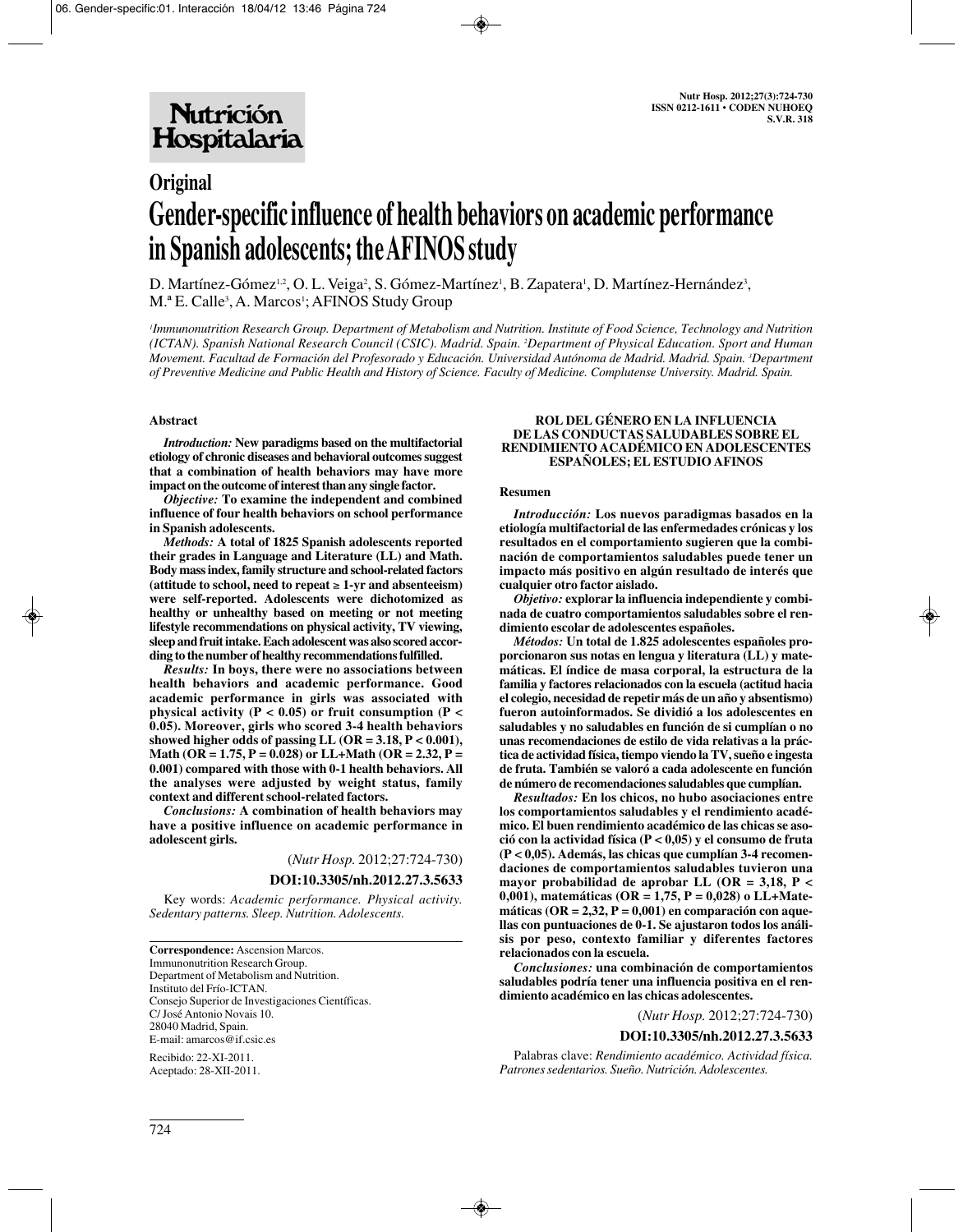## **Introduction**

Academic performance during secondary education is a major concern for educational and public health organizations.1,2 Driven by the idea that access to a university education will lead to better future job opportunities, in the Spanish secondary education system, adolescents are pressured to pass examinations annually otherwise they cannot pass to the next grade and have to repeat the entire year's course. Poor academic performance during adolescence may have a negative effect on psychological well-being leading to harmful health consequences such as stress, anxiety, depression and low self-esteem.3-5 From a public health perspective, it is essential the determinants of academic achievement are well understood so that measures can be designed to improve both intellectual and health factors.

There is certain evidence to suggest that lifestyles may be key determinants of academic achievement in children and adolescents.6-9 For example, healthy dietary patterns and an active lifestyle might play an important role in academic performance.<sup>6,7</sup> Although backed by more limited evidence, sleep duration and sedentary behavior should also be taken into consideration.8,9 Nutrition, physical activity, sleep and sedentarism patterns should therefore be among the targets of efforts made to improve academic performance. As far as we know, no study has attempted to assess the independent influence of these four areas of behavior on academic performance in adolescents. Further, new paradigms based on the multifactorial etiology of chronic diseases and behavioral outcomes suggest a combination of health behaviors may have more impact on the outcome of interest than any single factor.<sup>10</sup>

Several investigations have confirmed previous findings regarding the influence of obesity, family context and certain school-related factors on the academic performance of Spanish adolescents.<sup>11,12</sup> Although certain relationships with school achievement such as skipping breakfast have been identified,12,13 no such study has examined possible associations between other lifestyles and the academic performance of Spanish adolescents. From an educational and public health perspective, the aim of this study was to examine both the independent and combined influence of physical activity, sedentary behavior, sleep and nutrition patterns on the academic performance of Spanish adolescents.

## **Methods**

## *Participants*

Participants for the current study were those enrolled in the AFINOS (La Actividad Física como Agente Preventivo del Desarrollo de Sobrepeso, Obesidad, Alergias, Infecciones y Factores de Riesgo Cardiovascular en Adolescentes: Physical Activity as a Preventive Measure Against Overweight, Obesity, Infections, Allergies and Cardiovascular Disease Risk Factors in Adolescents) study between 2007 and 2008. The AFINOS study rationale and protocols have been described in detail elsewhere.14 Briefly, the AFINOS study is a cross-sectional survey designed to assess health status and lifestyle indicators through a questionnaire completed by a representative sample of adolescents, aged 13 to 17 years, from the Madrid region. Secondary schools were randomly selected according to the geographic distributions of adolescents in the region. The sample size was calculated taking 0.05 as the maximum permissible error (reliability of 95%) and based on an estimated prevalence of overweight adolescents of 20%. The final sample size calculated at 1998 individuals was increased by 20% to compensate from possible dropouts or data losses to give a final sample size of 2,400 adolescents of both genders. Of these individuals, 1,825 (860 boys and 965 girls) providing valid data on their physical characteristics, academic performance and lifestyle factors, were included in the present study. All volunteers and their parents/guardians gave their written informed consent for participation. The AFINOS study protocol has been approved by the Ethics Committee of the Puerta de Hierro Hospital (Madrid, Spain) and the Bioethics Committee of the Spanish National Research Council.

# *Lifestyle factors*

Physical activity was assessed using the PACE+ (Physician-based Assessment and Counseling for Exercise) questionnaire for adolescents.15 This questionnaire uses 2 questions to assess physical activity: P1: "Over the past 7-d, on how many days were you physically active for a total of at least 60 min per day? P2: Over a typical or usual week, on how many days are you physically active for a total of at least 60 min per day? Both questions have a scale of 0 to 7 days. The results of this questionnaire correlated moderately  $(r =$ 0.40) against an accelerometer in the original validity study on an adolescent sample.15 The Spanish version of the questionnaire has provided similar results for assessing physical activity in Spanish adolescents.16 Since TV viewing is often used as a broader marker of sedentary behavior, adolescents were asked to selfreport how much time they usually spent watching TV both on a usual weekday and on a weekend day without including other sedentary activities (e.g. computer use, surfing the Internet, so on). Similarly, sleep duration during a weekday and a weekend day was also reported. Adolescents filled out a food frequency questionnaire to identify their intake of several food items using an ordinal scale of 1 (never) to 7 (everyday, at least twice) to assess their dietary patterns.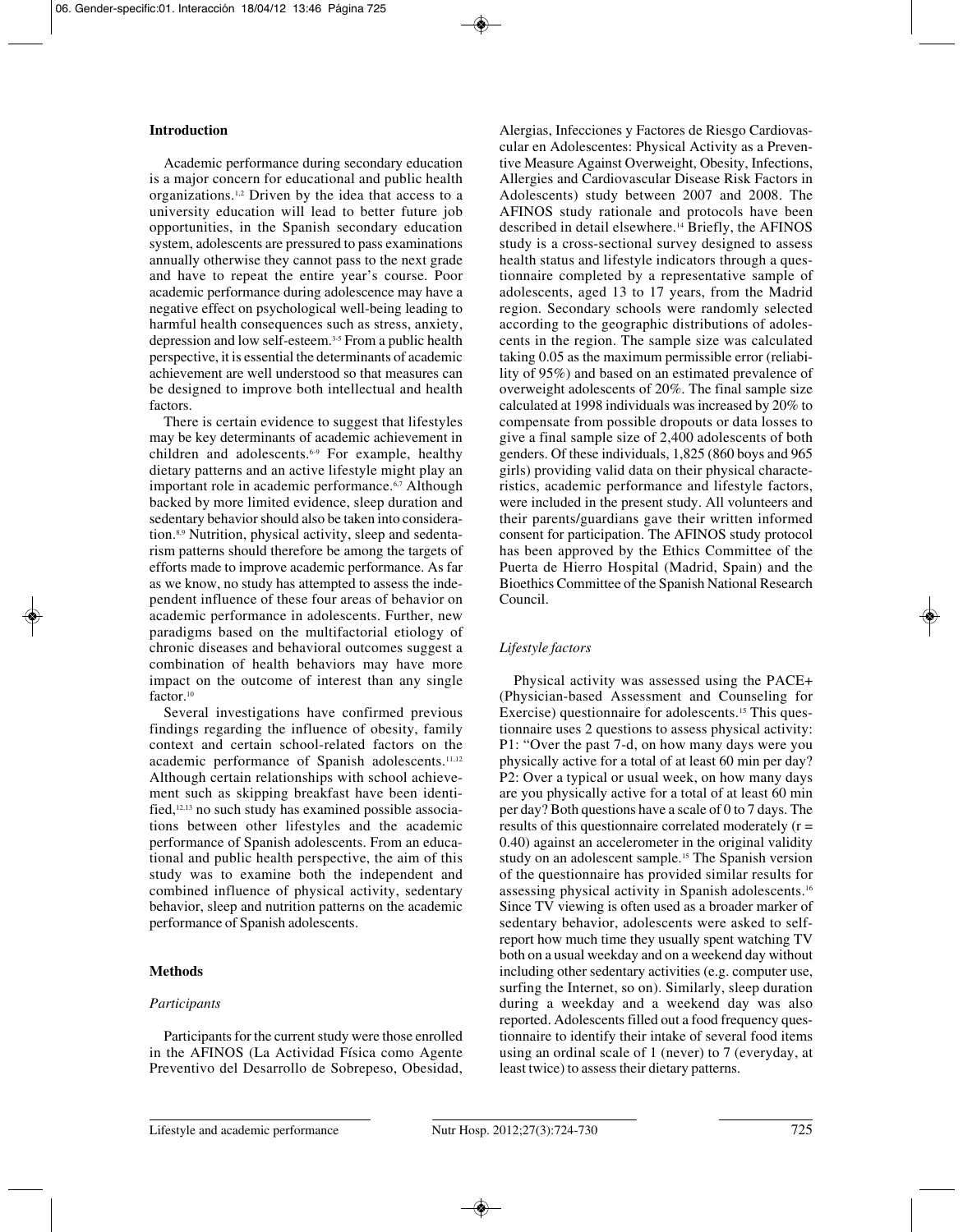| Descriptive characteristics of the Spanish adolescent sample examined |              |              |              |                  |  |  |  |  |
|-----------------------------------------------------------------------|--------------|--------------|--------------|------------------|--|--|--|--|
|                                                                       | All          | <b>Boys</b>  | Girls        | $\boldsymbol{P}$ |  |  |  |  |
| n                                                                     | 1,825        | 860          | 965          |                  |  |  |  |  |
| Physical characteristics                                              |              |              |              |                  |  |  |  |  |
| Age, yr                                                               | 14.9(1.3)    | 14.8 $(1.3)$ | 14.9(1.3)    | 0.132            |  |  |  |  |
| Weight, kg                                                            | 58.6 (11.1)  | 63.1(12.1)   | 54.5 (8.3)   | < 0.001          |  |  |  |  |
| Height, cm                                                            | 166.7(9.1)   | 170.8(9.6)   | 163.0(6.7)   | < 0.001          |  |  |  |  |
| Body mass index, $kg/m^2$                                             | 21.1(3.7)    | 21.7(4.6)    | 20.5(2.6)    | < 0.001          |  |  |  |  |
| Overweight + obesity, $%$                                             | 18           | 26           | 11           | < 0.001          |  |  |  |  |
| <b>Family structure</b>                                               |              |              |              |                  |  |  |  |  |
| Both parents living at home, %                                        | 79           | 81           | 77           | < 0.001          |  |  |  |  |
| Academic performance                                                  |              |              |              |                  |  |  |  |  |
| Passing Language & Literature, %                                      | 81           | 77           | 83           | 0.001            |  |  |  |  |
| Passing Math, %                                                       | 77           | 79           | 75           | 0.059            |  |  |  |  |
| Passing both subjects, %                                              | 69           | 68           | 69           | 0.581            |  |  |  |  |
| School-related factors                                                |              |              |              |                  |  |  |  |  |
| Poor school attitude, %                                               | 40           | 46           | 37           | 0.001            |  |  |  |  |
| Repeating $\geq 1$ yr, %                                              | 31           | 34           | 29           | 0.040            |  |  |  |  |
| Absenteeism, %                                                        | 18           | 18           | 18           | 0.698            |  |  |  |  |
| <b>Health</b> behaviors                                               |              |              |              |                  |  |  |  |  |
| Physical activity $\geq$ 5 d/week, %                                  | 22           | 29           | 16           | < 0.001          |  |  |  |  |
| TV viewing $<$ 2 hr/d, %                                              | 75           | 76           | 74           | 0.184            |  |  |  |  |
| Sleep duration $\geq 8$ hr/d, %                                       | 66           | 68           | 65           | 0.130            |  |  |  |  |
| Fruit consumption $\geq 2$ servings/d, %                              | 22           | 20           | 24           | 0.039            |  |  |  |  |
| $4/3/2/1/0$ health behaviors, %                                       | 3/20/43/29/5 | 4/22/42/27/5 | 2/17/44/30/7 | 0.004            |  |  |  |  |

**Table I**

Health behaviors in the current sample were defined as follows:  $1 \geq 5$  d/week of physical activity according to the PACE + criterion;<sup>15</sup> 2) < 2 h/d watching TV according to the American Academy of Pediatrics; $17$  3) ≥ 8 h/d sleeping according to the National Sleep Foundation recommendation for adolescents (www.sleepfoundation.org);  $4 \geq 2$  servings of fruit/d according to the AESAN (Spanish Agency for Food Security and Nutrition) for these ages (www.naos.aesan.msps.es). A pragmatic cluster of health behaviors was calculated by adding the number of recommendations fulfilled by each adolescent. This variable graded as 0 to 4 therefore indicated a combination of physical activity, TV viewing, sleep and dietary patterns such that a higher score was taken to indicate a healthier lifestyle.

## *Academic performance*

Adolescents were asked to self-report their last semester grades in two subjects: Language and Literature (LL) and Mathematics. Adolescents reported their grades in these subjects on a 5-point ordinal scale (A, B, C, D, E). The minimum requirement for a "pass" in any subject is grade D, applicable to all secondary schools according to the Spanish Educational System (www.educacion.es). Passing both the subjects LL and Math was also taken to indicate good academic achievement.

# *Confounders*

Several variables associated with both lifestyle factors or academic performances were taken into

account.18,19 Adolescents were asked to self-report their body weight and height. Body mass index (BMI) was calculated as: weight/height<sup>2</sup> (kg/m<sup>2</sup>). Overweight and obesity prevalence was calculated using the BMI ageand gender-specific cut offs proposed by Cole et al.20 Family structure was determined by asking adolescents if their mothers and fathers lived with them at home. The final variable was recorded as the 2 categories:  $0 =$ both parents at home,  $1 =$  mother or father or neither at home. Three school factors that could be related to academic performance were also obtained by questionnaire. First, adolescents rated their school attitude (poor/good). Secondly, adolescents who had had to repeat at least one grade during secondary school were identified by a dichotomized (yes/no) question. Finally, skipping classes recorded, as habitual school absenteeism (yes/no), was also self-reported.

# *Data analysis*

All variables are provided as means (SD) and percentages. Differences between genders were examined by one-way analysis of variance (ANOVA) and the Chisquared test was used for continuous and categorical variables, respectively. Since associations with academic performance were significantly affected by interactions between gender and the main variables, all analyses were performed separately for boys and girls. Binary logistic regression was performed to analyze the influence of weight status, family structure and academic characteristics (school attitude, repeating  $\geq 1$  yr, absenteeism) on the academic performance indicators (that is, passing or not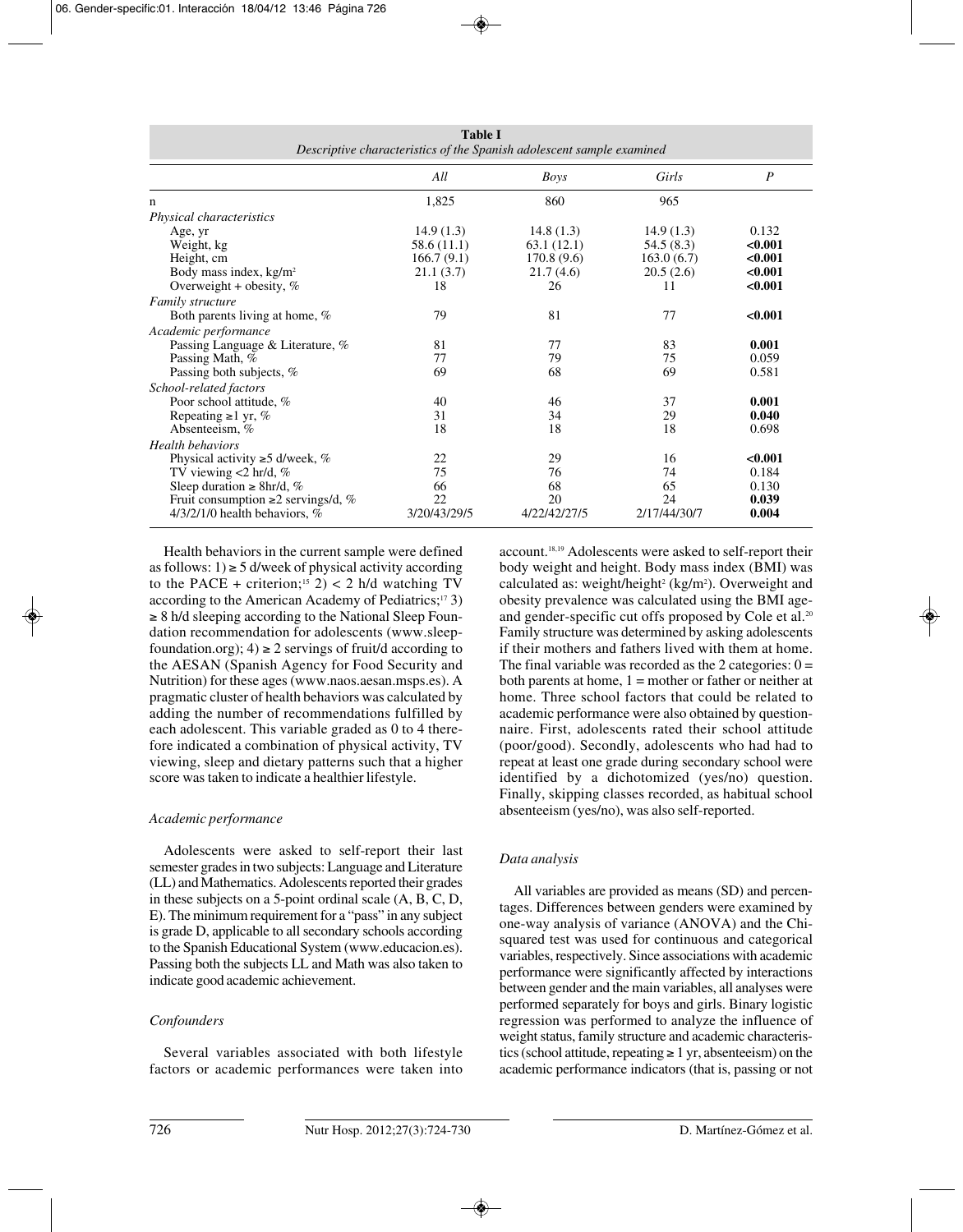|                                                                                                                                         |                         |     | <b>Table II</b>                                 |                |                                     |                |                                 |                |
|-----------------------------------------------------------------------------------------------------------------------------------------|-------------------------|-----|-------------------------------------------------|----------------|-------------------------------------|----------------|---------------------------------|----------------|
| Independent influence of weight status, family context and school-related factors on academic performance in adolescents ( $n = 1825$ ) |                         |     |                                                 |                |                                     |                |                                 |                |
|                                                                                                                                         |                         | n   | Language &<br>Literature<br>Odds ratio (95% CI) | $\overline{P}$ | Math<br>Odds ratio<br>$(95\% \ CI)$ | $\overline{P}$ | Combined<br>Odds ratio (95% CI) | $\overline{P}$ |
| Boys                                                                                                                                    |                         |     |                                                 |                |                                     |                |                                 |                |
| Weight status                                                                                                                           | Overweight®             | 221 | Reference                                       |                | Reference                           |                | Reference                       |                |
|                                                                                                                                         | Non-overweight          | 639 | $0.96(0.66-1.39)$                               | 0.819          | $1.21(0.82 - 1.82)$                 | 0.337          | $1.02(0.72 - 1.43)$             | 0.929          |
| Family structure                                                                                                                        | 0-1 parents             | 166 | Reference                                       |                | Reference                           |                | Reference                       |                |
|                                                                                                                                         | 2 parents               | 694 | $1.23(0.83-1.83)$                               | 0.215          | $1.51(1.01-2.24)$                   | 0.043          | $1.41(0.99-2.02)$               | 0.060          |
| School attitude                                                                                                                         | Poor                    | 389 | Reference                                       |                | Reference                           |                | Reference                       |                |
|                                                                                                                                         | Good                    | 471 | $2.02(1.44-2.82)$                               | < 0.001        | $1.51(1.08-2.11)$                   | 0.017          | $1.89(1.40-2.55)$               | < 0.001        |
| Repeating $\geq 1$ yr                                                                                                                   | Yes                     | 292 | Reference                                       |                | Reference                           |                | Reference                       |                |
|                                                                                                                                         | N <sub>0</sub>          | 568 | $7.69(5.18-11.40)$                              | < 0.001        | $4.93(3.36-7.23)$                   | < 0.001        | $6.56(4.63-9.30)$               | < 0.001        |
| Absenteeism                                                                                                                             | Yes                     | 157 | Reference                                       |                | Reference                           |                | Reference                       |                |
|                                                                                                                                         | N <sub>0</sub>          | 703 | $1.63(1.10-2.41)$                               | 0.015          | $1.79(1.20-2.66)$                   | 0.004          | $1.76(1.21-2.54)$               | 0.003          |
| Girls                                                                                                                                   |                         |     |                                                 |                |                                     |                |                                 |                |
| Weight status                                                                                                                           | Overweight <sup>®</sup> | 99  | Reference                                       |                | Reference                           |                | Reference                       |                |
|                                                                                                                                         | Non-overweight          | 866 | $1.88(0.95-3.72)$                               | 0.070          | $0.99(0.60-1.65)$                   | 0.984          | $1.07(0.66-1.71)$               | 0.787          |
| Family structure                                                                                                                        | $0-1$ parents*          | 227 | Reference                                       |                | Reference                           |                | Reference                       |                |
|                                                                                                                                         | 2 parents               | 738 | $1.43(0.98-2.10)$                               | 0.062          | $2.05(1.48-2.85)$                   | < 0.001        | $1.84(1.34-2.51)$               | < 0.001        |
| School attitude                                                                                                                         | Poor                    | 357 | Reference                                       |                | Reference                           |                | Reference                       |                |
|                                                                                                                                         | Good                    | 608 | $2.04(1.44-2.89)$                               | < 0.001        | $1.61(1.19-2.19)$                   | 0.002          | $1.69(1.27-2.25)$               | < 0.001        |
| Repeating $\geq 1$ yr                                                                                                                   | Yes                     | 285 | Reference                                       |                | Reference                           |                | Reference                       |                |
|                                                                                                                                         | N <sub>0</sub>          | 680 | 13.26 (8.59-20.47)                              | < 0.001        | $6.27(4.46-8.82)$                   | < 0.001        | 8.13 (5.81-11.40)               | < 0.001        |
| Absenteeism                                                                                                                             | Yes                     | 178 | Reference                                       |                | Reference                           |                | Reference                       |                |
|                                                                                                                                         | N <sub>0</sub>          | 787 | $2.59(1.74-3.86)$                               | < 0.001        | $2.12(1.49-3.04)$                   | < 0.001        | $2.31(1.64-3.25)$               | < 0.001        |

Data were adjusted for age. † Including obesity. \* Parents living at home.

passing LL or Math or both subjects) controlling for age. The independent (physical activity, TV viewing, sleep duration and diet) and combined (cluster of healthy habits) influence of health behaviors on academic achievement was also analyzed by binary logistic regression (pass/not pass) for each gender controlling for physical characteristics (age, weight status), family structure and school-related characteristics. All statistical analyses were performed using SPSS v.15.0. The level of significance was set at 5% for all tests.

## **Results**

The descriptive characteristics of the adolescent population included in this study are provided in table I. On average, more boys than girls were in the overweight + obesity range ( $P < 0.001$ ). When we examined family structure in this Spanish population, fewer girls than boys had both parents living at home  $(P < 0.001)$ . Significant gender differences were only detected for LL such that a higher percentage of girls passed this subject than boys ( $P = 0.001$ ). No gender effects were observed on passing Math  $(P = 0.059)$  or passing both subjects ( $P = 0.581$ ). However, girls showed a better school attitude ( $P = 0.001$ ) and had to repeat fewer times during secondary school  $(P = 0.04)$  than boys. The prevalence of absenteeism was 18% for both genders. Gender differences were nevertheless detected for levels of physical activity  $(P < 0.001)$  and fruit consumption ( $P = 0.039$ ), but not time spent watching TV ( $P = 0.184$ ) or sleep duration ( $P = 0.13$ ).

The effects of confounder variables (that is, weight status, family context and school-related factors) on academic performance are shown in table II. Overall, a good school attitude, not having to repeat a year and no absenteeism were correlated with good achievement in boys and girls (all  $P < 0.05$ ). The item "both parents at home" was positively correlated with passing Math both in boys (odds ratio  $1.51$ ,  $P = 0.043$ ) and girls (odds ratio 2.05, P < 0.001), and with passing both subjects in girls (odds ratio 1.84,  $P < 0.001$ ). In contrast, weight status failed to affect the academic performance of boys or girls (all  $P > 0.05$ ).

Table III shows the independent influence of health behaviors on academic performance. In boys, physical activity, TV viewing, sleep duration and fruit consumption habits considered healthy did not affect academic performance independently of weight status, family structure and school-related factors. However, adequate fruit consumption in girls was linked to good academic achievement (odds ratios of 3.10, 1.70, 1.96 for passing LL, Math or both subjects, respectively, all  $P \lt \theta$ 0.05). Similarly, a good level of physical activity in girls was also correlated with doing well in Math (odds ratio 1.69,  $P = 0.036$ ) and passing both subjects (odds ratio 1.72,  $P = 0.021$ ) independently of possible confounding factors.

Figure 1 illustrates the combined influence of health behaviors on academic performance. Given the low number of adolescents scoring 0 or 4 for the cluster of healthy behaviors established, we stratified the adolescents into three groups according to the number of healthy recommendations fulfilled (0-1, 2 or 3-4). In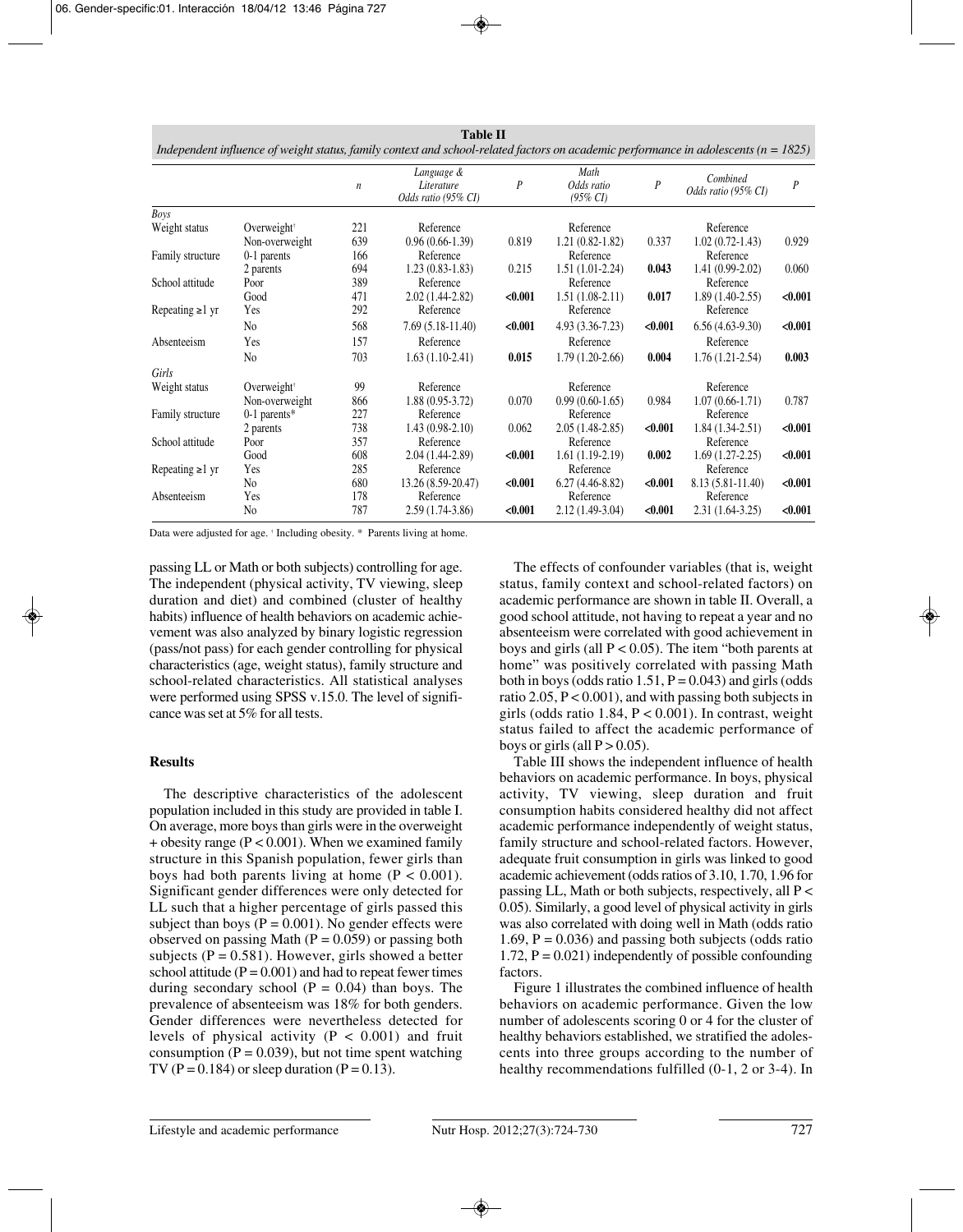| <b>Table III</b><br>Independent influence of health behaviors on the academic performance of adolescents ( $n = 1825$ ) |                                 |                  |                                                 |                  |                                |                  |                                 |                  |
|-------------------------------------------------------------------------------------------------------------------------|---------------------------------|------------------|-------------------------------------------------|------------------|--------------------------------|------------------|---------------------------------|------------------|
|                                                                                                                         |                                 | $\boldsymbol{n}$ | Language &<br>Literature<br>Odds ratio (95% CI) | $\boldsymbol{P}$ | Math<br>Odds ratio<br>(95% CI) | $\boldsymbol{P}$ | Combined<br>Odds ratio (95% CI) | $\boldsymbol{P}$ |
| Boys                                                                                                                    |                                 |                  |                                                 |                  |                                |                  |                                 |                  |
| Physical activity                                                                                                       | $<$ 5 d/week<br>$\geq$ 5 d/week | 608<br>252       | Reference<br>$1.01(0.66-1.54)$                  | 0.961            | Reference<br>$0.98(0.66-1.45)$ | 0.902            | Reference<br>$1.28(0.87-1.87)$  | 0.206            |
| TV viewing                                                                                                              | ≥2 hr/d<br>$<$ 2 hr/d           | 204<br>656       | Reference<br>$1.26(0.82-1.95)$                  | 0.294            | Reference<br>$0.92(0.60-1.40)$ | 0.691            | Reference<br>$1.06(0.72-1.56)$  | 0.784            |
| Sleep duration                                                                                                          | $<8$ hr/d                       | 275              | Reference                                       |                  | Reference                      |                  | Reference                       |                  |
| Fruit consumption                                                                                                       | $≥ 8$ hr/d<br>$<$ 2 servings/d  | 585<br>687       | $1.05(0.69-1.58)$<br>Reference                  | 0.824            | $1.29(0.88-1.89)$<br>Reference | 0.200            | $1.27(0.88-1.82)$<br>Reference  | 0.202            |
|                                                                                                                         | $\geq$ 2 servings/d             | 173              | $0.87(0.53-1.43)$                               | 0.568            | $1.32(0.80-2.18)$              | 0.275            | $1.27(0.82 - 1.98)$             | 0.289            |
| Girls                                                                                                                   |                                 |                  |                                                 |                  |                                |                  |                                 |                  |
| Physical activity                                                                                                       | $<$ 5 d/week<br>$\geq$ 5 d/week | 811<br>154       | Reference<br>$1.59(0.88-2.85)$                  | 0.121            | Reference<br>$1.69(1.03-2.75)$ | 0.036            | Reference<br>$1.72(1.09-2.73)$  | 0.021            |
| TV viewing                                                                                                              | ≥2 hr/d<br>$<$ 2 hr/d           | 255<br>710       | Reference<br>$1.40(0.93-2.10)$                  | 0.105            | Reference<br>$0.90(0.62-1.29)$ | 0.556            | Reference<br>$1.07(0.76-1.52)$  | 0.692            |
| Sleep duration                                                                                                          | $<8$ hr/d                       | 341              | Reference                                       |                  | Reference                      |                  | Reference                       |                  |
| Fruit consumption                                                                                                       | $≥ 8$ hr/d<br>$<$ 2 servings/d  | 624<br>233       | $0.95(0.64-1.40)$<br>Reference                  | 0.780            | $1.17(0.84-1.64)$<br>Reference | 0.355            | $1.16(0.83-1.59)$<br>Reference  | 0.395            |
|                                                                                                                         | $\geq$ 2 servings/d             | 732              | $3.10(1.63-5.89)$                               | 0.001            | 1.70 (1.10-2.64)               | 0.017            | $1.96(1.30-2.97)$               | 0.001            |

Data were adjusted for age, weight status, family structure, school attitude, repeating ≥1 yr, and absenteeism.

terms of odds ratios, boys scoring 2 or 3-4 health behaviors were not more likely to pass LL, Math or both, independently of potential confounding factors. In contrast, girls showing 3-4 health behaviors were more likely to pass LL (odds ratio 3.18, P < 0.001), Math (Odds ratio: 1.75,  $P = 0.028$ ) or both subjects (odds ratio 2.32,  $P = 0.001$ ), independently of potential confounders. Moreover, adolescent girls with 2 health behaviors were also independently associated with higher odds of passing LL (odds ratio 2.25,  $P = 0.025$ ) and both subjects (odds ratio  $1.70$ ,  $P = 0.03$ ). All statistical tests were repeated adjusting for secondary school as a confounding factor and results were unchanged (data not shown).

## **Discussion**

The main findings of our study suggest that a combination of health behaviors (daily physical activity, appropriate TV viewing time, sufficient sleep and adequate daily fruit intake) is related to good academic performance in Spanish secondary school girls independently of weight status, family structure and school-related factors such as skipping classes, repeating a course or a poor attitude to school. In boys, school achievement seems to be more influenced by school-related factors.

Lifestyle indicators including physical activity, sedentary patterns, sleep and fruit consumption have shown some evidence of a beneficial impact on academic performance in children and adolescents.6-9 In the Spanish educational system, the subjects LL and Math are considered the main indicators of academic achievement in secondary school. We therefore examined the relationship between a series of lifestyle

factors and these two subjects in Spanish adolescents. When the independent influence of each factor was examined, significant relations with academic performance were detected in girls but not boys. Thus, girls showing healthier physical activity or fruit consumption habits showed increased odds of passing these academic subjects independently of potential confounders, whereas TV viewing and sleep failed to affect school performance. Some studies have also identified a gender-related association between lifestyle indicators and academic achievement.<sup>21,22</sup> However, most studies report mixed results for boys and girls hindering comparisons. Our results highlight the need to consider gender differences when searching for relationships between lifestyle habits and academic performance.

Physical activity has known beneficial impacts on cognitive function, concentration, memory and classroom attention in children and adolescents.7,23 Similarly, nutrition quality and dietary patterns seem to play a key role in academic achievement throughout adolescence.6 Recently, a quasi-experimental crossover-controlled pilot program called 'EatFit' based on 9 lessons of nutrition and physical activity education, reported acceptable results in terms of higher grades obtained in Math and English in 11-14 yearolds, though no differences were detected between genders.24 Unfortunately, several confounding factors included in our study have not been taken into account in previous studies making comparisons difficult. Although the available evidence is still scarce, it seems that TV viewing and insufficient sleep are inversely associated with academic achievement in children and adolescents.<sup>8,9</sup> The present findings revealed an independent influence only of physical activity and fruit consumption.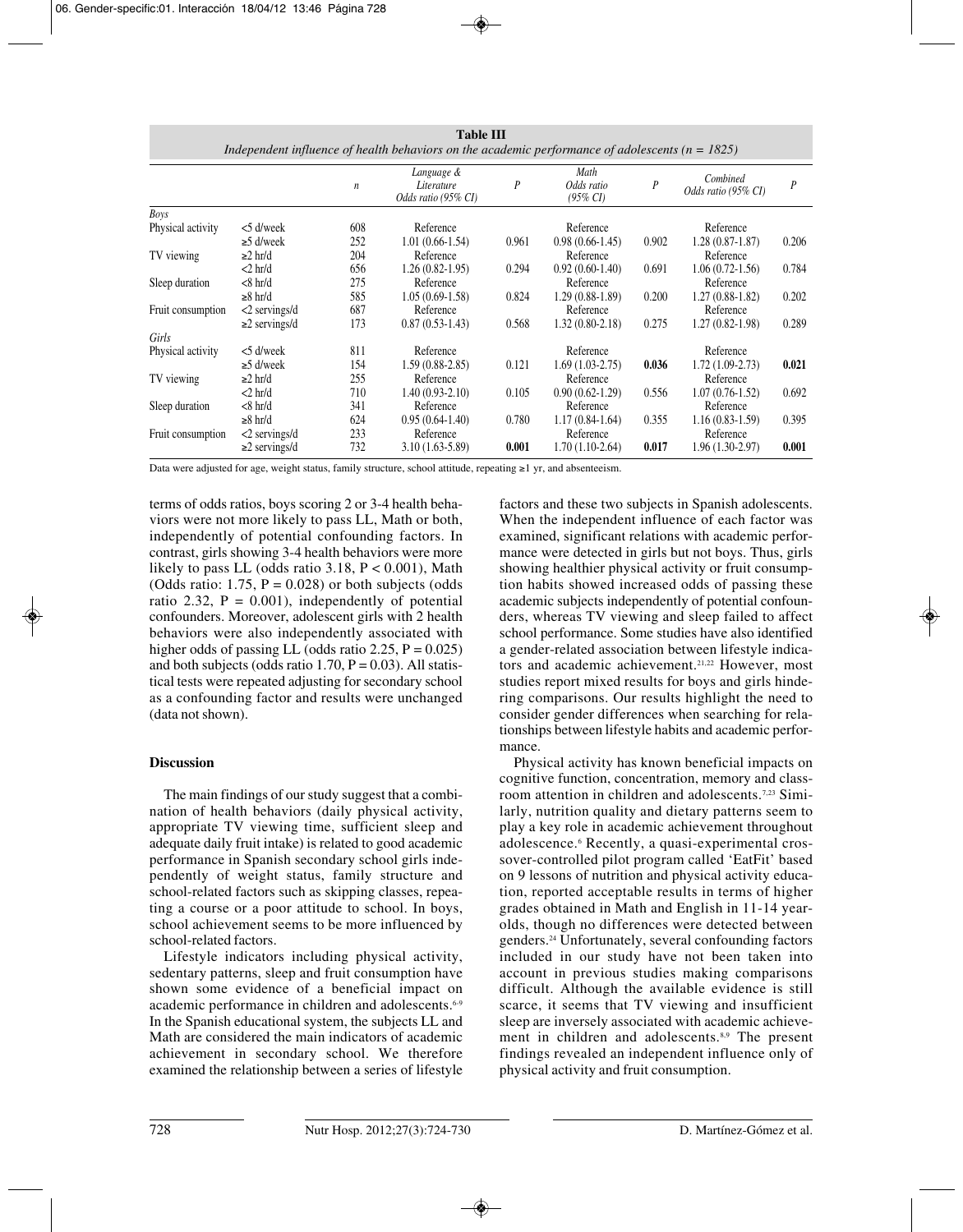

*Fig. 1.—Combined influence of health behaviors\* on the academic performance of adolescents (n = 1825).*

The odds ratios provided are log-transformed. Black bars represent the reference group. Data were adjusted for age, weight status, family structure, school attitude, repeating ≥1 yr, and absenteeism. \* Computed as physical activity, television viewing, sleep duration and fruit consumption. *\* P*<.05. *\* P*≤.001.

We also examined the combined influence these four potentially achievable health behaviors on academic performance. Interestingly, despite significant associations only observed in girls, our findings revealed that girls who scored 3-4 health behaviors were more likely to pass LL, Math or both subjects and those who scored 2 health behaviors also showed increased odds of passing LL or both subjects but not Math. It should be noted, that only fruit consumption was independently associated with passing LL but our combined analysis revealed that girls who reported 2, 3 or 4 healthy habits showed increased odds of passing this subject.

No studies have analyzed the combined influence of these four health behaviors on academic performance in secondary school, but several studies focused on two such lifestyles at most. For example, Kristjánsson et al.<sup>18</sup> used a structural equation model to examine the influence of physical activity and TV viewing on the academic performance of 14 and 15-year old Icelandic adolescents. In another study conducted in this population, $19$  the combined effects of physical activity and dietary quality patterns on the grades obtained in four subjects were determined (Icelandic, Mathematics, English and Danish). The two studies yielded mixed results.

The implications of our findings are that they could support new concepts of research into health behaviors in preventive medicine and public health.<sup>10</sup> These concepts promote multiple factor intervention rather than interventions targeting a single factor (i.e. physical activity) to obtain greater impacts on health. In line with these new paradigms, our results suggest that a healthy lifestyle may have a beneficial impact on academic performance via three possible mechanisms. Thus, health behaviors could improve intellectual performance [6-9] or have a positive effect on psychological well-being by offsetting the stress, anxiety, or depression induced by the intellectual demands and pressures of secondary school.3-5 A third possible mechanism is that health behaviors have a key impact on other health indicators related to poor school achievement such as obesity, hypertension and fitness.25-27 Since the cross-sectional design of our study precludes the identification of causal relationships between variables, further longitudinal and experimental studies are needed to better understand how combinations of lifestyle factors may influence academic performance in adolescents.

In our study, other possible factors that could modify the relationship between lifestyles and academic performance (that is, confounders) were also examined.<sup>18,19</sup> For example, we detected no influence of BMI on the school performance of boys or girls, an observation made by some authors yet disputed by others.<sup>25</sup> Family context, measured as family structure, and the schoolrelated factors attitude to school, need to repeat  $\geq 1$ year and skipping school showed an influence on academic performance in both genders. These results concur with in a large body of evidence obtained in adolescents from different countries.11,18,21,28,29

The strengths of our study include the use for the first time of four well-considered health behaviors, a multiple combined effects analysis controlling for different covariates, and a relatively large sample of Spanish adolescents. Its limitations are that, for example, BMI was only self-reported and is usually considered valuable if it is the only source of data or if it is not included as the outcome variable.<sup>30</sup> Also, we only included one dietary habit in this study to avoid imbalance with the other lifestyle indicators. Skipping breakfast and daily meal patterns have also been correlated with academic performance.<sup>6,22</sup> However, we selected fruit consumption based on the potential to provide health in humans.<sup>31</sup> Unfortunately, habitual measures of socioeconomic status such as parental education or income32 were not available in the AFINOS study. Finally, although more accurate assessments of lifestyle factors (e.g. objectively measured